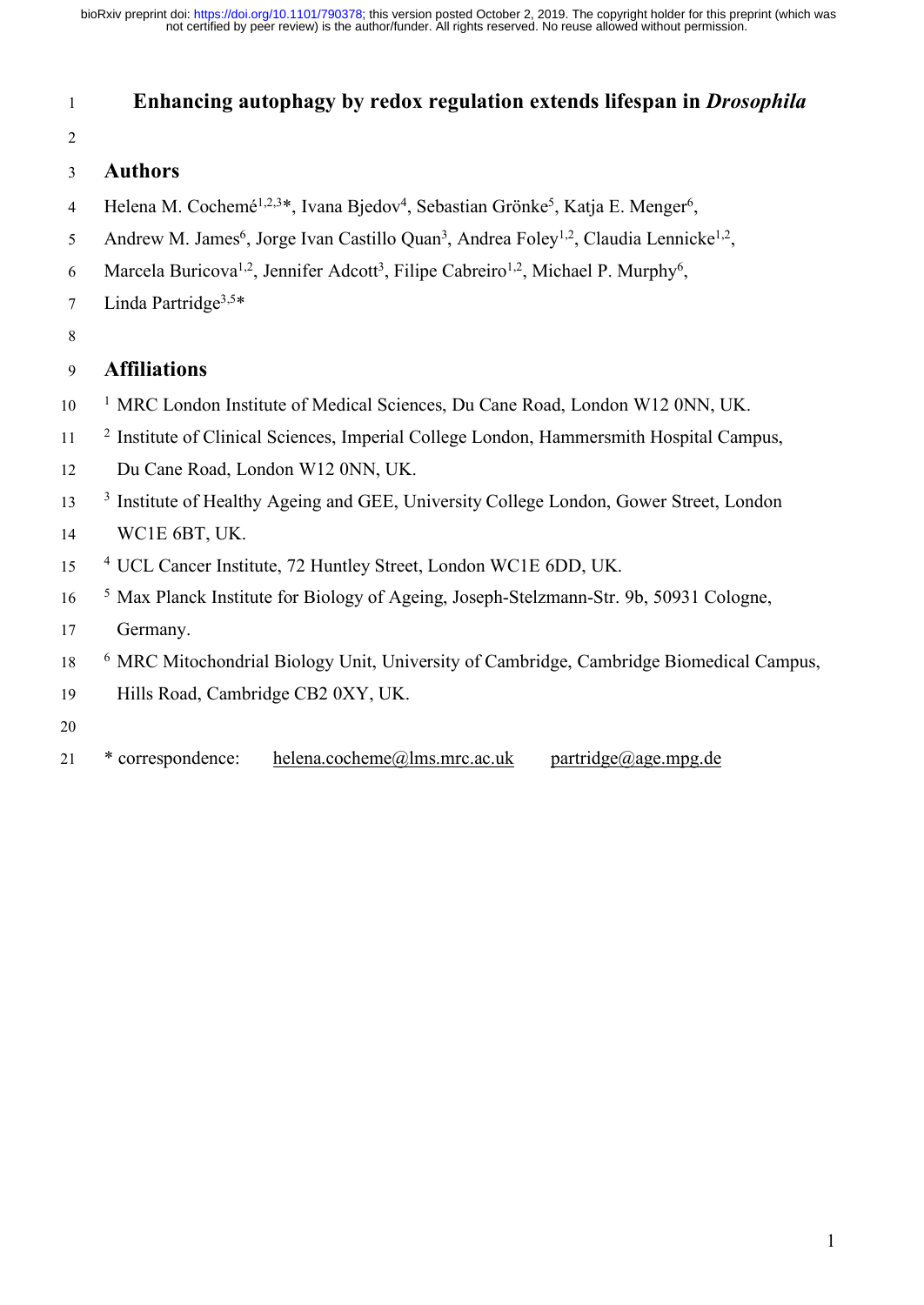**Redox signalling is an important modulator of diverse biological pathways and processes, and operates through specific post-translational modification of redox-sensitive thiols on cysteine residues 1-4 . Critically, redox signalling is distinct from irreversible oxidative damage and functions as a reversible 'redox switch' to regulate target proteins. H2O2 acts as the major effector of redox signalling, both directly and through intracellular thiol redox relays 5,6 . Dysregulation of redox homeostasis has long been implicated in the pathophysiology of many age-related diseases, as well as in the ageing process itself, however the underlying mechanisms remain largely unclear 7,8 . To study redox signalling by H2O2** *in vivo* **and explore its involvement in metabolic health and longevity, we used the fruit fly** *Drosophila* **as a model organism, with its tractable lifespan and strong evolutionary conservation with mammals <sup>9</sup> . Here we report that inducing an endogenous redox-shift, by manipulating levels of the H2O2- degrading enzyme catalase, improves health and robustly extends lifespan in flies, independently of oxidative stress resistance and dietary restriction. We find that the catalase redox-shifted flies are acutely sensitive to starvation stress, which relies on autophagy as a vital survival mechanism. Importantly, we show that autophagy is essential for the lifespan extension of the catalase flies. Furthermore, using redox-inactive knock-in mutants of Atg4a, a major effector of autophagy, we show that the lifespan extension in response to catalase requires a key redox-regulatory cysteine residue, Cys102 in Atg4a. These findings demonstrate that redox regulation of autophagy can extend lifespan, confirming the importance of redox signalling in ageing and as a potential pro-longevity target.**

 To explore the role of endogenous redox signalling *in vivo*, we used the UAS/GAL4 expression system to up-regulate catalase in wild-type (WT) flies. Global up-regulation of catalase under control of the *daughterless* promoter (da-GAL4>UAS-cat) extended the median and 46 maximum lifespan of female flies (typically by  $\sim$ 10-15%; Fig. 1a). Importantly, for these experiments we used the *white Dahomey* (*wDah* ) background, which is a long-lived and outbred WT, hence we are extending healthy lifespan and not rescuing a short-lived defect. Catalase was over- expressed ~5-fold at the mRNA level in whole flies (Fig. S1a). Lifespan was not extended in males (Fig. 1a), despite similar catalase over-expression (Fig. S1a), however interventions modulating nutrient-sensing in *Drosophila* often show gender-specific effects on survival in females, that are absent or marginal in males  $10$ .

 The da-GAL4>UAS-cat flies were mildly delayed in eclosing, without affecting the proportion of larvae surviving to adulthood (Fig. S1b). To exclude developmental effects, we showed that the lifespan extension could be fully recapitulated using the inducible GeneSwitch system, with over-expression from d2 of adulthood onwards (da-GS>UAS-cat ±RU; Figs. 1b, S1a).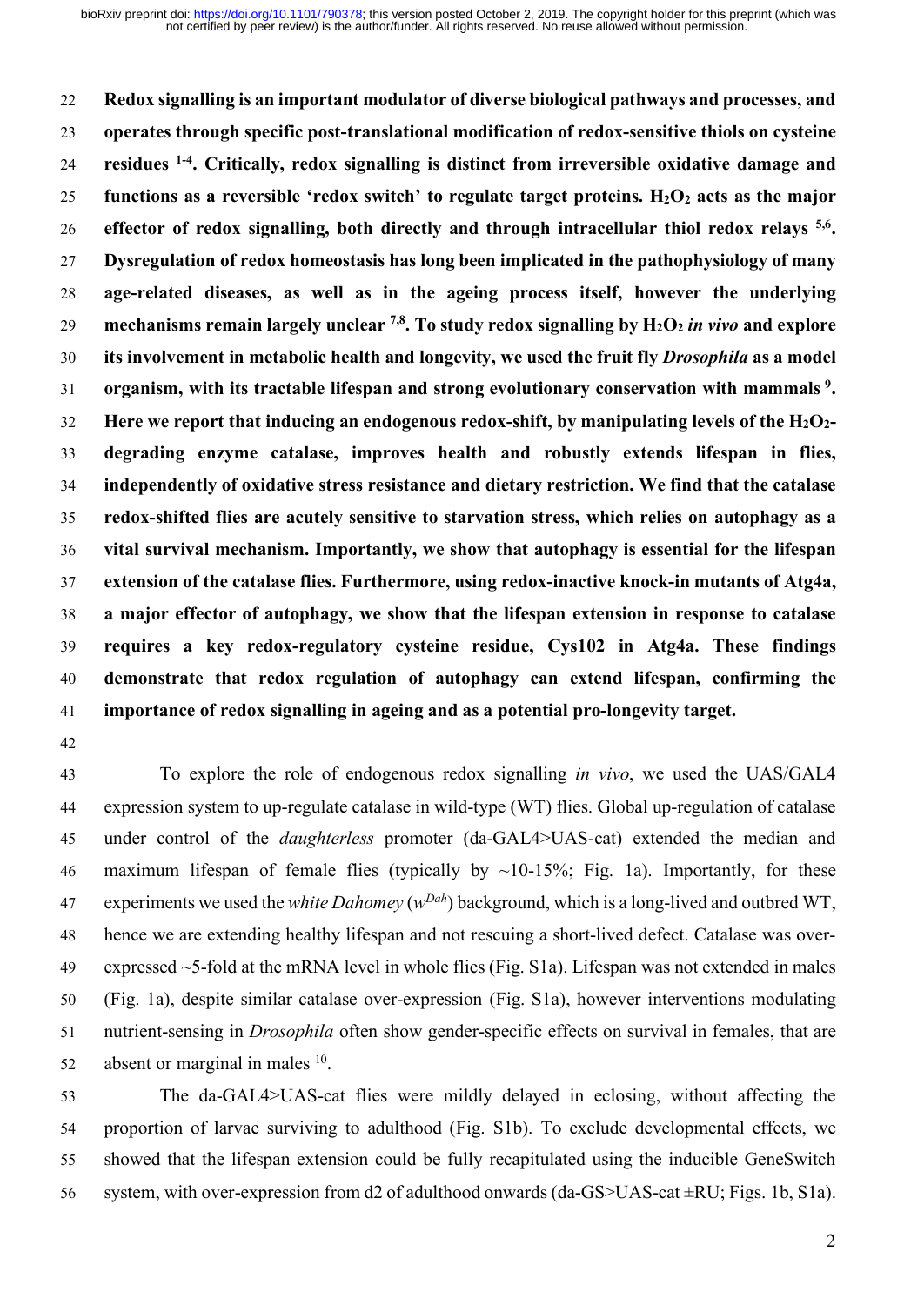Varying the dose of the inducer drug RU (50-400 µM) still did not extend lifespan in males and had only marginal effects on lifespan extension in females (Fig. S1c), suggesting that the catalase benefits are at maximum potential. Over-expressing catalase under the control of an alternative ubiquitous driver (actin5c-GAL4>UAS-cat) also extended lifespan (Fig. S1d). Furthermore, catalase-mediated lifespan extension was independent of *Wolbachia* status (Figs. S1e,f), which can 62 influence fly longevity and physiology  $11,12$ . In addition to lifespan extension, the catalase females 63 also exhibited increased healthspan  $^{13}$ , as inferred from their enhanced climbing ability with age (Fig. 1c). To explore effects on age-specific mortality, trajectories derived from the survival curves revealed a shift in the intercept, but not the slope (Fig. 1d), indicating that catalase over-expression 66 decreased the overall risk of death, rather than slowing its rate of increase with age . Therefore, the catalase over-expressing flies were healthier for longer.

 Using the inducible GeneSwitch system showed that induction of catalase from middle-age (d28 and d42) or old-age (d56) was sufficient to extend lifespan (Figs. 1e, S1g), although not to the full extent from induction at d2. By d56, the –RU control flies had already started dying, yet switching to +RU treatment even at this late stage still enhanced survival. This implies that for full benefits the redox shift needs to occur early in life, yet late-onset still offers protection. The level of catalase over-expression induced by RU was equivalent at all ages, as were the levels of endogenous catalase in the controls, eliminating any contribution from changes in RU consumption or endogenous catalase expression with age (Fig. S1h). We conclude that ubiquitous up-regulation of catalase improves healthspan and extends lifespan in female WT flies. Interestingly, tissue- specific catalase up-regulation using a range of drivers (e.g. tubule, gut, fat body, neuronal; Figs. S1i-m), did not recapitulate the strong lifespan extension obtained by the ubiquitous drivers, suggesting that catalase is either acting in an untested tissue (or combination of tissues), or alternatively is required at a more global organismal level.

 The catalase over-expressors were exceptionally resistant to multiple modes of oxidative 82 stress - by exogenous  $H_2O_2$  (Fig. 1f), the redox cycler paraquat both upon feeding (Fig. 1g) and injection (Fig. 1h), as well as hyperoxia (Figs. 1i, S1n). However, this enhanced oxidative stress resistance is unlikely to explain the lifespan extension in females, because catalase over-expression protected males to a similar extent against oxidative stress without increasing longevity.

 To explore the mechanism underlying the catalase-mediated lifespan extension, we examined its relationship to dietary restriction (DR), which is a robust and evolutionary conserved 88 nutritional intervention known to have health and longevity benefits . We measured the lifespan response of catalase over-expressor females to DR by varying the yeast content (i.e. protein source) 90 in the food, while maintaining the sugar content constant . This generated a typical tent-shaped response (Fig. 2a), with lifespan decreased at very low yeast levels (0.1x), highest under restricted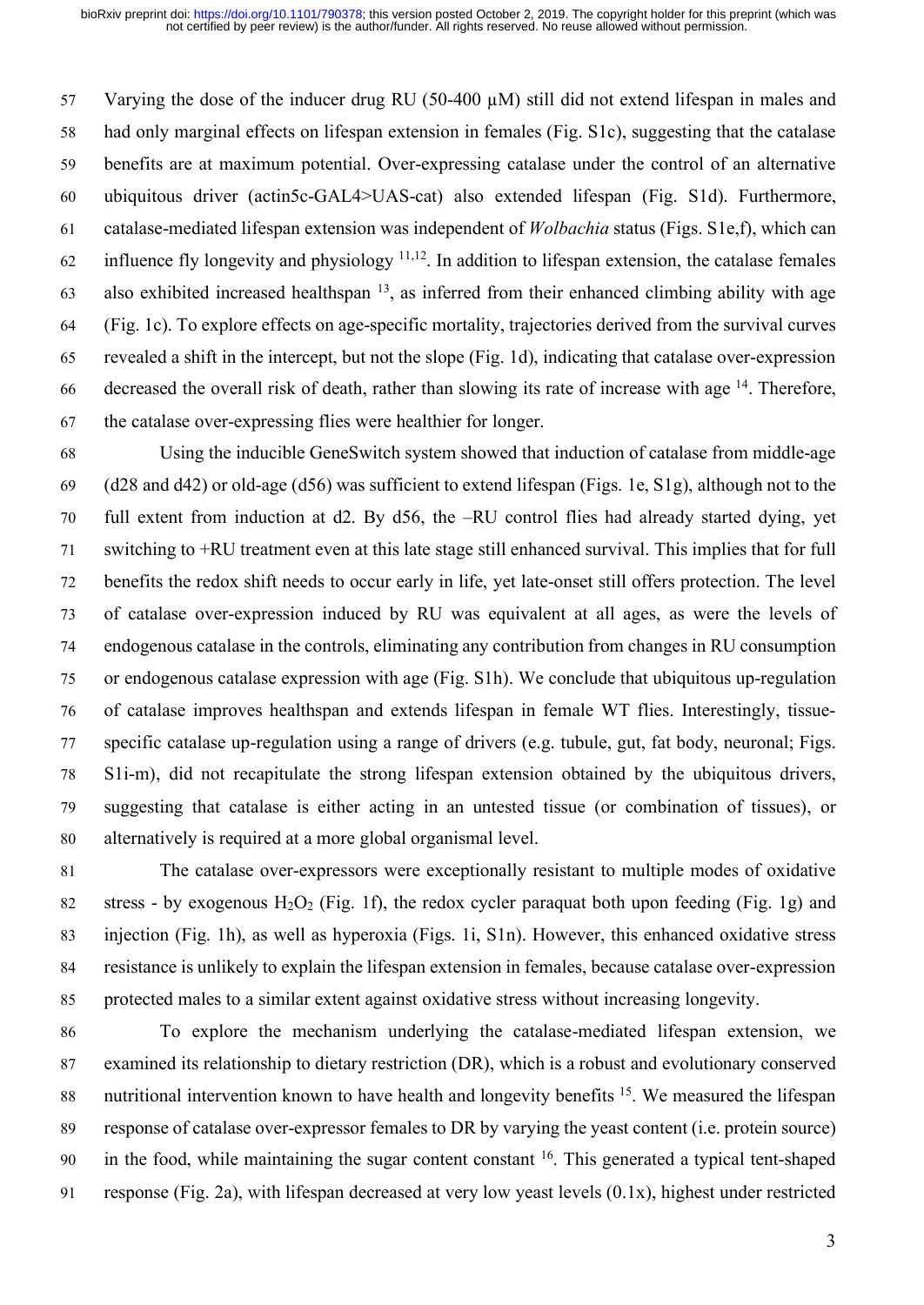conditions (0.5x), then gradually shortened towards more fully-fed conditions (1.5x). The lifespan of the catalase flies was enhanced relative to controls at all yeast levels (Fig. 2a), while fecundity increased with yeast content throughout the 0.1-1.5x range for both the control and catalase females (Fig. S2a). Therefore, the catalase over-expressor females exhibit a normal DR response, and the lifespan extension upon catalase up-regulation is not mediated by the activation of DR pathways.

 While the DR experiment revealed improved survival compared to control at a range of yeast concentrations (Fig. 2a), including extremely poor nutritional conditions (0.1x-yeast; Fig. 2b), we unexpectedly observed that the catalase over-expressing females, but not males, were acutely sensitive to complete starvation (Fig. 2c). There was no difference in triacylglyceride (TAG) levels at d7 (t=0 in Fig. 2d) and during a starvation time course (Fig. 2d). Similarly, the levels of glycogen storage and mobilisation were the same in control and over-expressor females (Fig. 2e). Therefore, the starvation sensitivity of the catalase flies was not due to differences in metabolic energy reserves or their mobilisation.

 Autophagy is a known longevity assurance process, involved in the response to nutritional 106 challenges such as starvation  $17-22$ . Furthermore, there is evidence for redox-regulation of 107 autophagy . Therefore, we next explored the involvement of autophagy in the differential starvation response and longevity of the catalase flies. To monitor autophagy status *in vivo* directly, we quantified the levels of Atg8 (LC3 in mammals), a major autophagosome marker. The levels of both the de-lipidated (Atg8-I) and lipidated (Atg8-II) forms were strongly elevated in the catalase over-expressors (Fig. 2f), indicating that autophagy is induced. Indeed, levels of autophagy are physiologically fine-tuned, with both autophagy inhibition and excessive activation shown to induce starvation sensitivity *in vivo* <sup>24,25</sup>. Furthermore, similarly to the starvation stress, the catalase flies were also sensitive to treatment with the autophagy inhibitor chloroquine (Fig. 2g), confirming that autophagy is affected.

 To test the involvement of autophagy in the longevity of the catalase flies, we down- regulated autophagy by RNAi of Atg5 (Figs. S2b). Atg5 knock-down enhanced sensitivity to 118 starvation (Fig. S2c)  $^{24}$ , but did not affect the lifespan of control females under fed conditions (da- GS>UAS-Atg5RNAi ±RU; Fig. 2h). Importantly, the lifespan extension by catalase over- expression was abolished in an Atg5-RNAi background (da-GS>UAS-Atg5RNAi+UAS-cat ±RU; Fig. 2i). Therefore, autophagy is required for the enhanced longevity by catalase up-regulation.

 Redox regulation of autophagy has been described for Atg4 in the context of starvationinduced ROS production *in vitro* <sup>26</sup>. Atg4 is the only cysteine peptidase amongst the autophagy 124 components, and is essential for autophagosome biogenesis  $2<sup>3</sup>$ . Atg4 regulates autophagy by processing Atg8 at two critical stages: 1) the initial cleavage of Atg8, mediated by the redox-insensitive catalytic cysteine of Atg4, therefore this first step promoting Atg8 lipidation is redox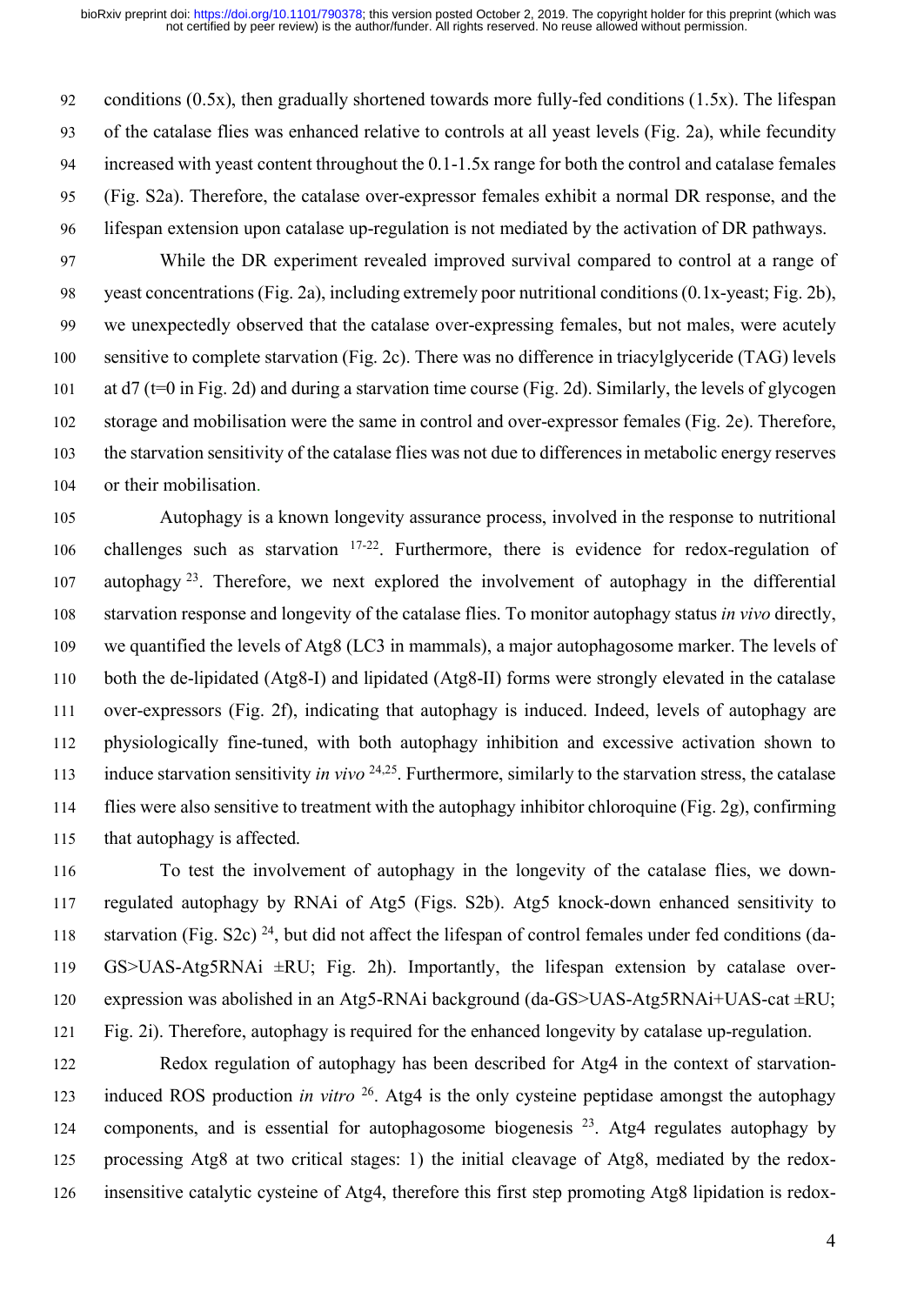independent; and 2) the subsequent redox-dependent de-lipidation of Atg8, which is selectively inactivated upon oxidation of an adjacent redox-regulatory cysteine in Atg4. Therefore, under oxidising conditions, lipidated Atg8 accumulates due to the redox-mediated suppression of de- conjugation by Atg4, thereby enhancing autophagosome biogenesis and promoting Atg4-mediated autophagy (Fig. 3a).

 We recently showed that fasting for 24 h is associated with a strong oxidising shift of bulk cysteine residues in *Drosophila* in vivo <sup>27</sup>. We therefore hypothesised that the starvation sensitivity of the da-GAL4>UAS-cat females may be attributed to such thiol redox changes. To explore the effects of catalase up-regulation on global thiol redox state, we applied the same redox proteomic technique, OxICAT , to the catalase over-expressing females. In OxICAT, samples undergo differential labelling of cysteine residues according to redox status, followed by trypsin proteolysis and enrichment for cysteine-containing peptides, and finally detection by tandem mass spectrometry. This allows both the identification of redox-responsive cysteine residues, as well as determination of their redox state. The bulk redox state of cysteines in control flies does not change 141 with age, with the majority remaining at  $\sim$ 10-15% oxidised <sup>27</sup>. In contrast, the catalase over- expressors displayed an oxidising shift in cysteine redox state relative to controls with increasing age (Figs. 3b-d, S3a-d, Table S2). This finding is counter-intuitive, since we are up-regulating an 144 antioxidant enzyme. Therefore, we tested the hypothesis that by quenching  $H_2O_2$ , catalase over-145 expression blocks  $H_2O_2$  redox signals that up-regulate other antioxidant systems and redox couples. The Keap1/Nrf2 signalling pathway is an appealing candidate for this process, as it is an oxidative stress response pathway that enhances the expression of a range of redox processes and is known to be redox-regulated in *Drosophila* <sup>28</sup>. To assess this pathway, we used a transgenic reporter for Keap1/Nrf2 activity (gstD-GFP). This pathway was up-regulated with age in controls, but not in the long-lived catalase flies (Fig. S3e), suggesting that catalase over-expression prevented the induction of Keap1/Nrf2 signalling with age and thus the induction of a range of redox processes. Altogether, we have shown that catalase flies undergo an unexpected global oxidising thiol redox shift with age. This oxidation is consistent with the enhancement of autophagy via redox-regulation of Atg4.

 The protein sequence of Atg4 is evolutionarily conserved, with both the catalytic cysteine (Cys98 in *Drosophila* Atg4a) and the adjacent redox-regulatory cysteine (Cys102 in *Drosophila* Atg4a) present in flies and mammals (Figs. 4a, S4a). To dissect the physiological role of Atg4 redox regulation *in vivo*, we generated a transgenic knock-in fly line by CRISPR, where the regulatory cysteine in endogenous Atg4a was replaced by a redox-inactive serine residue (C102S mutant). Basal levels of autophagy were not affected under control conditions (Fig. 4b, UAS-cat/+, Atg4a-C102S), whereas autophagy induction by catalase over-expression was fully abolished (Fig. 4b, da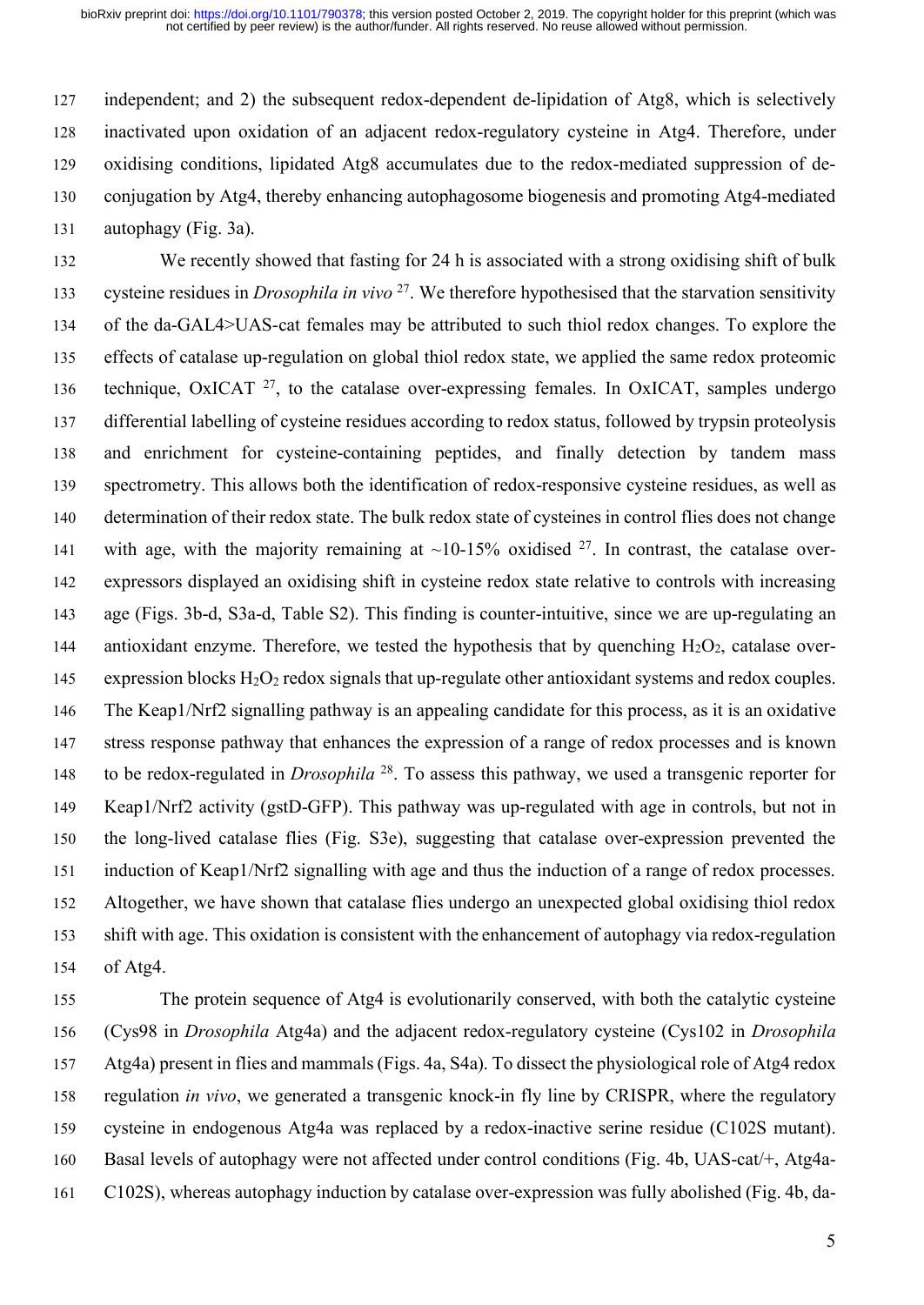GAL4>UAS-cat, Atg4a-C102S). Therefore, this redox-regulatory cysteine in Atg4 is required for autophagy induction by redox signalling *in vivo*, as previously reported *in vitro* <sup>26</sup>.

 To interrogate the role of Atg4a Cys102 in mediating the longevity of the catalase flies, we performed survival assays with the Atg4a-WT CRISPR control line, and reproduced the catalase lifespan extension in this background (Fig. 4c). The Atg4a-C102S point mutation did not affect survival of control flies, confirming that this knock-in alone is not deleterious (Fig. 4d). Critically, in contrast to the Atg4a-WT control, the lifespan extension upon catalase up-regulation was fully abolished in the Atg4a-C102S mutant background (Fig. 4d). Therefore, redox-regulation of autophagy via Atg4a-Cys102 mediates the longevity upon catalase over-expression. Enhancing autophagy is an evolutionarily conserved intervention associated with health and survival benefits, and here we demonstrate that selective redox-mediated up-regulation of autophagy can extend lifespan.

 Many attempts have been made to extend lifespan in model organisms by enhancing their antioxidant capacity, notably through the over-expression of antioxidant enzymes, including 176 catalase  $29-32$ . These trials have been largely unsuccessful, casting doubt on the causative role of  $ROS$  and oxidative damage in ageing  $33$ . Therefore, our finding that catalase over-expression extends lifespan was at first surprising. The original study over-expressing catalase in *Drosophila*  found no effect on lifespan and only modest resistance to oxidative stress by  $H_2O_2^{29}$ . However, the study used an extra chromosomal copy under its endogenous promoter, resulting in far lower over- expression of catalase (~1.75-fold at the mRNA level and ~1.5-fold increased enzyme activity). The degree of catalase over-expression is therefore likely to be important for the lifespan extension. Furthermore, the earlier study used only males, while our findings show a robust effect specifically in females. The results of the two studies are therefore not discordant with one another.

 Our redox proteomic analysis has revealed that the catalase flies undergo a thiol oxidising shift in bulk cysteine redox state. Interestingly, this pattern is similar to our earlier observations in 187 WT flies under starvation stress . Nutrient deprivation can directly affect redox homeostasis by depleting the provision of important reducing equivalents, such as NADPH and glutathione, 189 mediating an intracellular oxidising shift . Therefore, we suggest that the catalase flies undergo a thiol oxidising shift that is perceived as an internal state of starvation, which triggers the induction of autophagy as a protective response (Fig. 4e). Autophagy plays a fundamental role in healthy physiology, such as cellular differentiation, tissue remodelling, and mitochondrial homeostasis, as 193 well as in the response to stress and the clearance of cellular damage  $^{22}$ . Consequently, enhanced autophagy is a common denominator of many evolutionary conserved interventions that extend 195 lifespan  $2^{1,22}$ , both genetically, such as down-regulation of insulin signalling  $35$ , and 196 pharmacologically, for instance rapamycin treatment . Furthermore, direct up-regulation of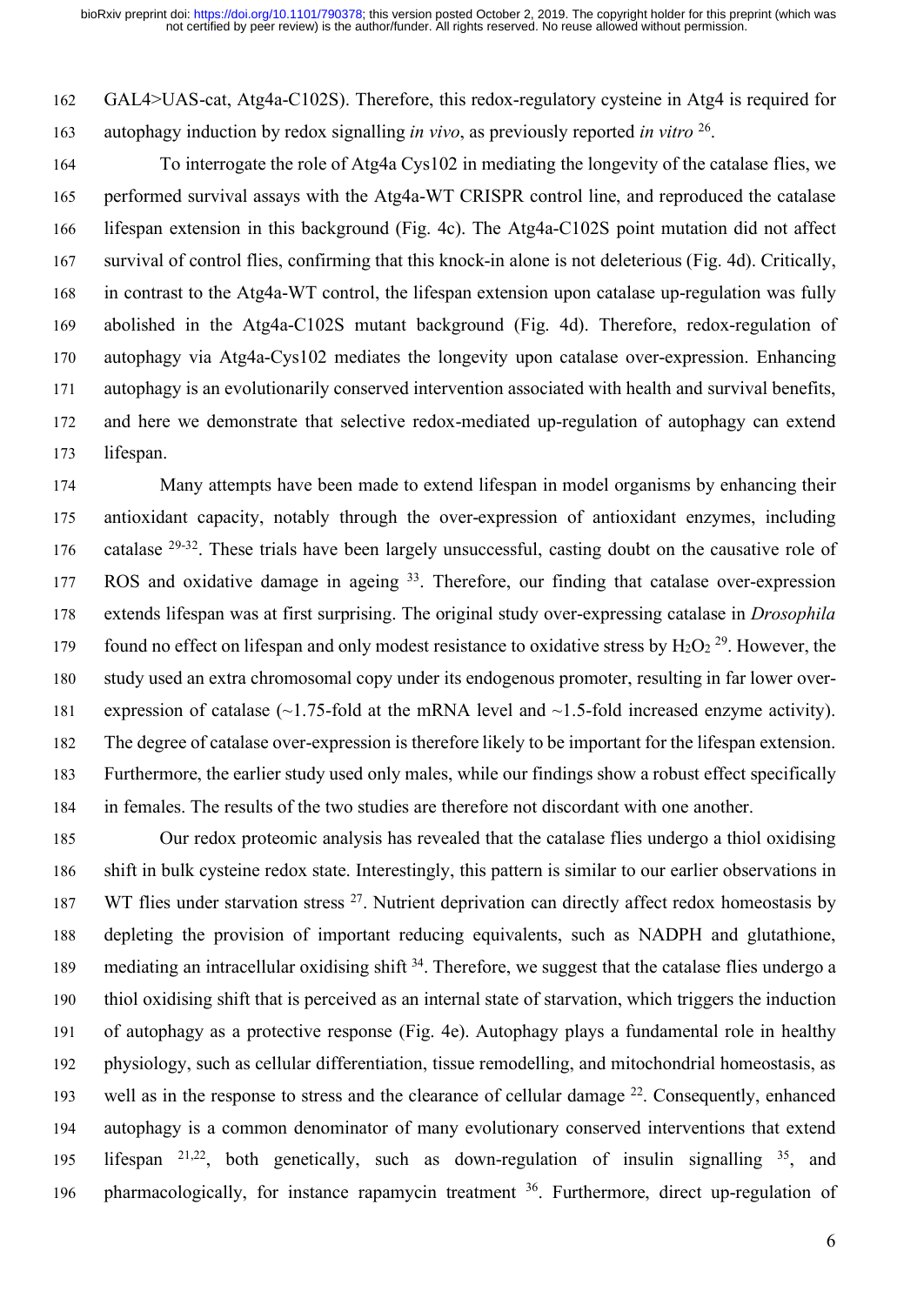autophagy has been shown to exert health benefits and extend lifespan in a range of model 198 organisms including worms, flies and mice  $37-39$ . Several components of the autophagy pathway are 199 known to be redox regulated, including Atg3 and Atg7<sup>40</sup>, as well as the focus of our study Atg4<sup>26</sup>. Overall, we have shown that shifting the *in vivo* redox state of *Drosophila* through over-expression of catalase extends lifespan and healthspan in females through redox regulation of autophagy via a key redox-regulatory cysteine in Atg4a. Our findings further emphasise the importance of fine- tuning autophagy in health and disease, and demonstrate how manipulation of redox signalling *in vivo* can ameliorate the effects of ageing. Furthermore, our data are consistent with a growing view in the ageing field that many effects of ROS on longevity are likely to be through alterations in 206 redox signalling rather than through lessening of oxidative damage  $^{7,8}$ .

#### **Methods**

**Fly strains and husbandry.** The *white Dahomey* (*wDah* ) strain of *Drosophila melanogaster* was used as the WT background. The *Dahomey* stock was collected in 1970 in Dahomey (presently the Republic of Benin), and maintained since then as large population cages, ensuring outbreeding and overlapping generations. The  $w<sup>Dah</sup>$  stock was derived by incorporation of the  $w<sup>1118</sup>$  mutation into the outbred *Dahomey* background by back-crossing. Flies were either negative ( $w<sup>Dah</sup>$ ) or positive  $(214 \quad (w^{Dah+})$  for the bacterial cytoplasmic endosymbiont *Wolbachia*, with infection status confirmed by 215 PCR using published primers against  $wsp$ <sup>11</sup>. The  $w<sup>Dah</sup>$  stock was originally achieved by tetracycline 216 treatment of  $w^{Dah+11}$ . All transgenic lines were back-crossed into the appropriate  $w^{Dah}$  background for at least 6-10 generations. See the Supplementary Information for details of all fly strains. Experimental flies were incubated at 25ºC on a 12 h light:12 h dark cycle with 65% humidity. 

 **Fly food.** Flies were raised on standard sugar-yeast-agar medium (SYA) consisting of: 5% w/v sucrose (granulated sugar, Tate & Lyle), 10% w/v yeast (#903312, MP Biomedicals), 1.5% w/v agar (A7002, Sigma), supplemented with nipagin (Sigma H5501; 30 mL/L of 10% w/v nipagin in 95% EtOH) and propionic acid (Sigma P1386; 0.3% v/v) as mould inhibitors, added once the food 224 had cooled down to ~60 $^{\circ}$ C <sup>16</sup>. Expression via the inducible GeneSwitch system was achieved by addition of the drug RU (RU486/mifepristone; M8048, Sigma) to standard SYA once cooled down 226 to ~60 $^{\circ}$ C, typically at 200 µM from a 0.1 M stock in EtOH. For dietary restriction (DR) 227 experiments, the yeast content was varied to give  $1\%$  (0.1x),  $5\%$  (0.5x),  $7.5\%$  (0.75x),  $10\%$  (1x = 228 SYA) or  $15\%$  (1.5 SYA) w/v yeast <sup>41</sup>.

 **Experimental flies.** For all experiments, eggs were collected over a defined period (<24 h) to 231 ensure a synchronous population and reared at constant density in 200 mL bottles with SYA<sup>41</sup>.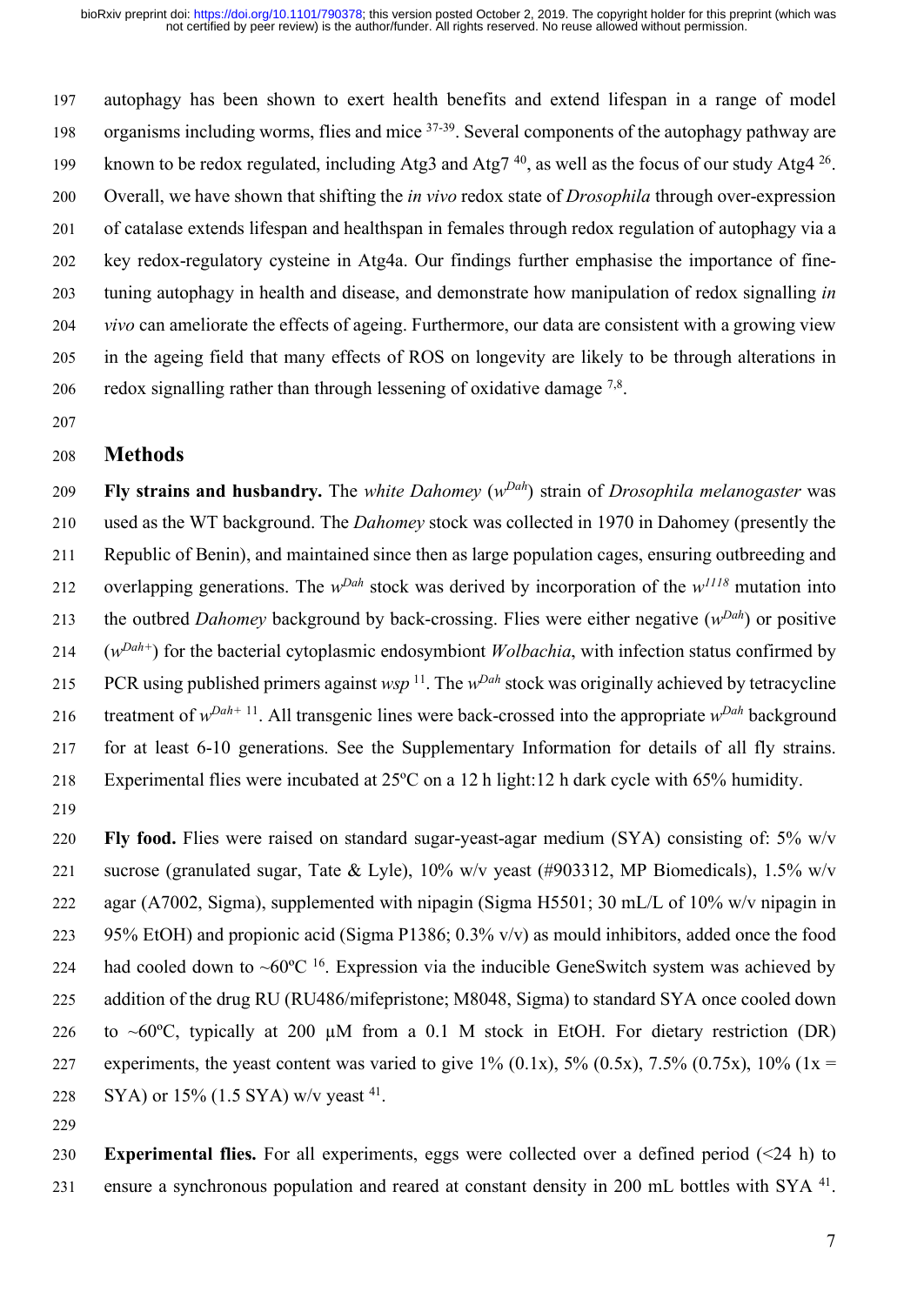232 Eclosing adults of a defined age were kept as a mixed population for  $\sim$ 48 h to allow mating, then separated into males and females under mild CO2 anaesthesia, and maintained as separate sexes from then on.

 **Lifespan & stress assays.** Lifespan assays were set up as above, typically with n~10-15 flies per vial and a total of n~100-250 flies per condition. Flies were transferred to fresh food without gassing 238 every  $\sim$ 2-3 days, with deaths and censors recorded. Stress assays were performed on d7 flies 239 (typically n>100 per condition in groups of  $\sim$ 15-20 flies per vial), with deaths scored regularly 240 following initiation of treatment. See Table S1 for full survival assay information. For  $H_2O_2$ 241 resistance, flies were transferred onto medium containing  $5\%$  v/v  $H_2O_2$  (Sigma H1009),  $5\%$  w/v sucrose, 1.5% w/v agar. For paraquat stress, flies were either transferred onto standard SYA food supplemented with 20 mM paraquat (Sigma 856177), or injected with 75 nL of 1 mg/mL paraquat 244 in Ringers buffer (3 mM CaCl<sub>2</sub>, 182 mM KCl, 46 mM NaCl, 10 mM Tris base, pH 7.2 HCl) and 245 maintained on standard SYA . Starvation stress was assayed by transferring flies to 1.5% w/v agar medium, which lacks nutrients but allows hydration. Chloroquine (10 mM, Sigma C6628) was prepared in 5% w/v sugar, 1.5% w/v agar. Hyperoxia was performed by incubating flies on standard 248 SYA vials in a glove box chamber set at  $90\%$  O<sub>2</sub> using a ProOx controller (BioSpherix). The majority of lifespans (Figs. 1a-b, 2b,h-i, 4c-d, S1d-f, S2c) and stress assays (Figs. 1f-g, 2c,g) were repeated at least twice as independent biological experiments, except Figs. 1h-i and S1c,g,i-m, which were performed once.

 **Development time.** Eggs were collected from flies in cages onto grape juice agar plates over a 254 defined time window  $(-4 h)$ . After  $-24 h$ , the resulting L1 larvae were picked onto SYA food at a density of 50 per vial (n=500 total per genotype), and the time to adult eclosion was monitored.

**Climbing assay.** Climbing ability (negative geotaxis) was assayed essentially as described <sup>43</sup>. Briefly, groups of 15 flies were transferred to a sawn-open 25 mL serological pipette (35 cm long, 1.5 cm diameter), with the base sealed by parafilm. The flies were tapped down within the column and observed during 45 s, after which their location was recorded. The column was separated into three sections: top 10 cm, middle, bottom 3 cm. Each cohort was evaluated 3 times, using 5 groups 262 per genotype. The climbing performance index was calculated as:  $1/2$  ( $n<sup>total</sup> + n<sup>top</sup> - n<sup>bottom</sup>/n<sup>total</sup>$ ).

 **Metabolic and molecular assays.** Flies for molecular experiments were rapidly transferred to pre-265 chilled microtubes via a small plastic funnel and snap frozen in liquid nitrogen, then stored at  $-80^{\circ}$ C until required. Flies were always frozen at approximately the same time of day to minimise any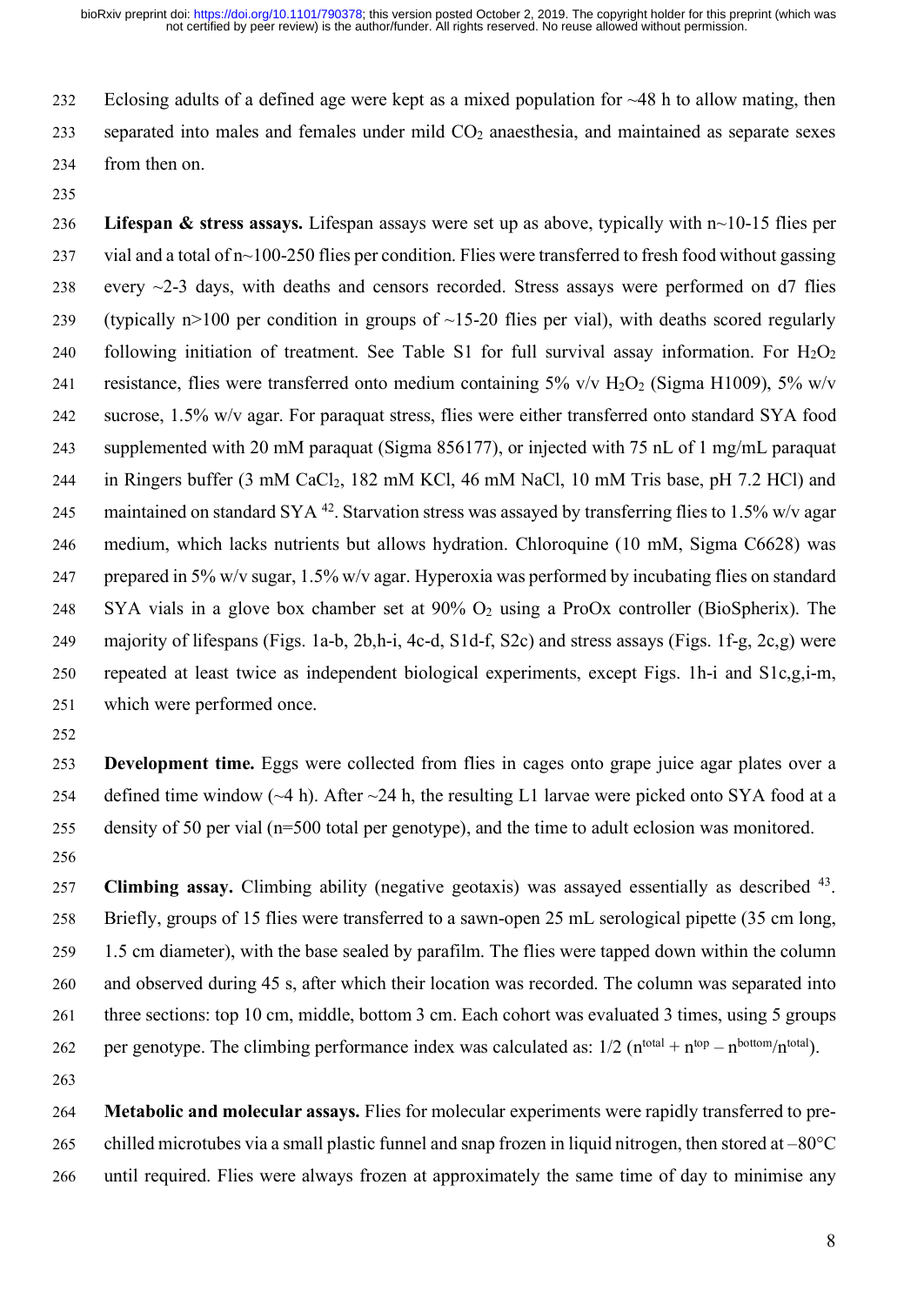circadian variation. For some assays, frozen flies were separated into body segments using forceful 268 manual impact .

 **Western blotting.** Frozen fly samples were homogenised directly into 2X Laemmli loading buffer (Bio-Rad) supplemented with 5% v/v β-mercaptoethanol (Sigma) using a pellet pestle and motor (usually 5/10 females into 100/200 µL) and separated by standard SDS-PAGE. The following primary antibodies were used at the indicated dilutions: anti-actin (AbCam Ab1801; 1:1,000), anti-274 Atg8 (a generous gift from K. Köhler <sup>45</sup>; 1:1,000), anti-catalase (Sigma C0979; 1:10,000), anti-GFP (Cell Signaling #2955; 1:1,000). Blots were developed using standard ECL, followed by analysis with FIJI (ImageJ) software.

 **Energy storage assays.** Whole body triacylglyceride (TAG) and glycogen levels were measured in d7 females (n=5 flies per sample, n=6-8 replicates per genotype) under control (fed) conditions and in response to starvation. For the TAG assay, flies were homogenised in 0.05% v/v Tween-20 and assayed using the Triglyceride Infinity Reagent (Thermo-Scientific TR22421) in a 96-well plate measuring absorbance at 540 nm. For the glycogen assay, flies were homogenised in saturated sodium sulphate, then the subsequent pellet was resuspended in anthrone reagent (Sigma 319899) 284 and assayed in a 96-well plate measuring absorbance at nm  $^{46}$ .

 **OxICAT.** To measure the redox state of protein cysteine residues, we performed redox proteomics using OxICAT, with protein isolation, cysteine-residue labelling, peptide preparation and LC-288 MS/MS analysis performed exactly as described previously  $2^7$ . See the Supplementary Information for further details.

 **Statistical analysis.** Lifespan and stress assays were plotted as cumulative survival curves, and statistical analysis was performed by Log-Rank test. Other data were analysed by Student's t-test or ANOVA as appropriate in GraphPad Prism 8.

#### **References**

- 1. Sena, L. A. & Chandel, N. S. Physiological roles of mitochondrial reactive oxygen species. *Mol. Cell* **48**, 158-167 (2012).
- 2. Holmstrom, K. M. & Finkel, T. Cellular mechanisms and physiological consequences of redox-dependent signalling. *Nat. Rev. Mol. Cell Biol.* **15**, 411-421 (2014).
- 3. Collins, Y. *et al.* Mitochondrial redox signalling at a glance. *J. Cell Sci.* **125**, 801-806 (2012).
- 4. Paulsen, C. E. & Carroll, K. S. Cysteine-mediated redox signaling: chemistry, biology, and tools for discovery. *Chem Rev* **113**, 4633-4679 (2013).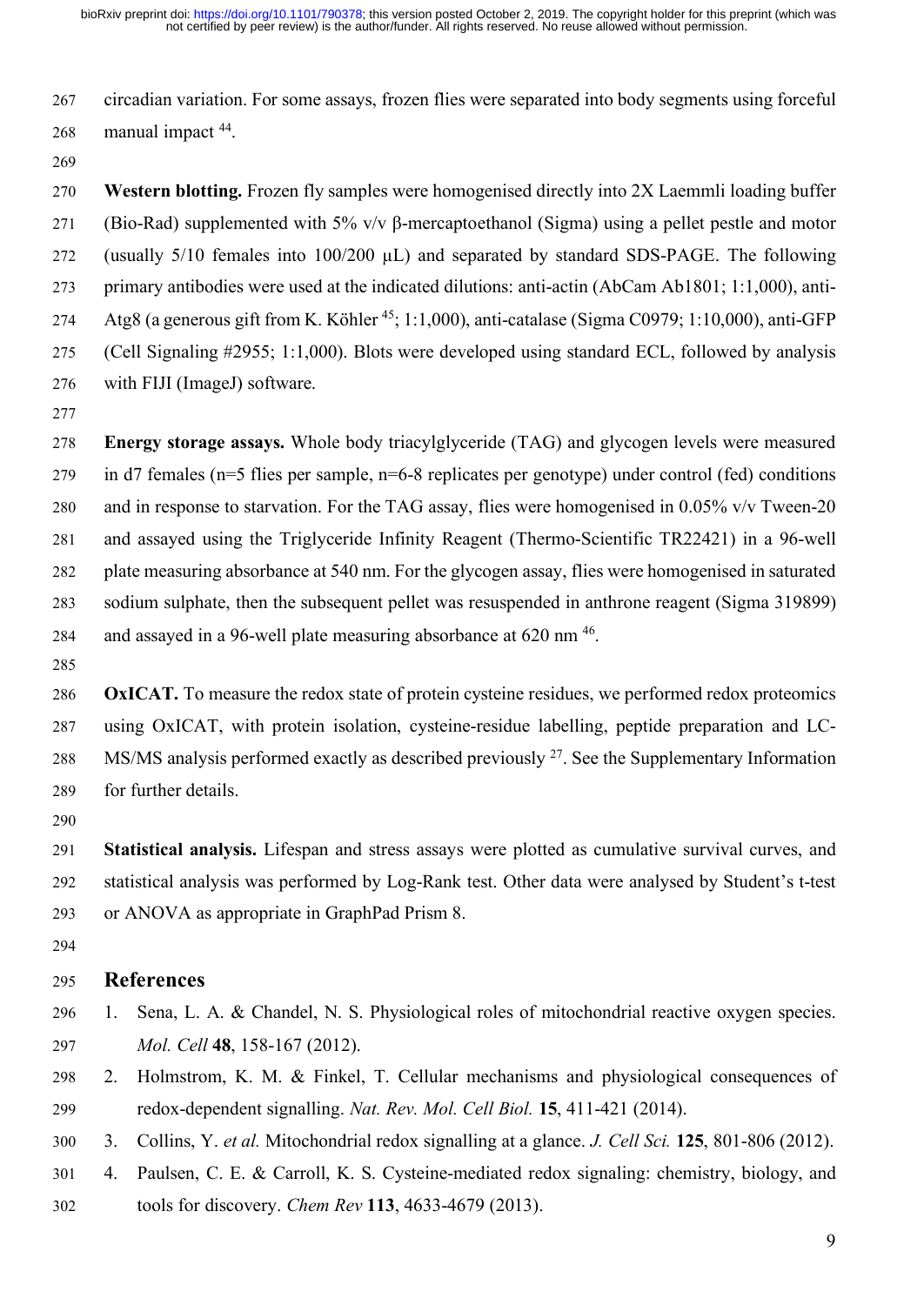- 5. Murphy, M. P.Howmitochondriaproducereactiveoxygenspecies.*Biochem.J.***417**,1-13(2009).
- 6. Stocker, S., Van Laer, K., Mijuskovic, A. & Dick, T. P. The Conundrum of Hydrogen Peroxide Signaling and the Emerging Role of Peroxiredoxins as Redox Relay Hubs. *Antioxid. Redox Signal.* **28**, 558-573 (2018).
- 7. Orr, W. C., Radyuk, S. N. & Sohal, R. S. Involvement of redox state in the aging of *Drosophila melanogaster*. *Antioxid. Redox Signal.* **19**, 788-803 (2013).
- 8. Jones, D. P. Redox theory of aging. *Redox Biol.* **5**, 71-79 (2015).
- 9. Piper, M. D. W. & Partridge, L. *Drosophila* as a model for ageing. *Biochim. Biophys. Acta Mol. Basis Dis.* **1864**, 2707-2717 (2018).
- 10. Austad, S. N. & Fischer, K. E. Sex Differences in Lifespan. *Cell Metab.* **23**, 1022-1033 (2016).
- 11. Toivonen, J. M. *et al.* No influence of Indy on lifespan in *Drosophila* after correction for genetic and cytoplasmic background effects. *PLOS Genet.* **3**, e95 (2007).
- 12. Ikeya, T., Broughton, S., Alic, N., Grandison, R. & Partridge, L. The endosymbiont Wolbachia increases insulin/IGF-like signalling in *Drosophila*. *Proc. Biol. Sci.* **276**, 3799-3807 (2009).
- 13. Lopez-Otin, C., Blasco, M. A., Partridge, L., Serrano, M. & Kroemer, G. The hallmarks of aging. *Cell* **153**, 1194-1217 (2013).
- 14. Mair, W., Goymer, P., Pletcher, S. D. & Partridge, L. Demography of dietary restriction and death in *Drosophila*. *Science* **301**, 1731-1733 (2003).
- 15. Fontana, L. & Partridge, L. Promoting health and longevity through diet: from model organisms to humans. *Cell* **161**, 106-118 (2015).
- 16. Grandison, R. C., Wong, R., Bass, T. M., Partridge, L. & Piper, M. D. Effect of a standardised dietary restriction protocol on multiple laboratory strains of *Drosophila melanogaster*. *PLOS One* **4**, e4067 (2009).
- 17. Madeo, F., Tavernarakis, N. & Kroemer, G. Can autophagy promote longevity? *Nat. Cell Biol.* **12**, 842-846 (2010).
- 18. Rubinsztein, D. C., Marino, G. & Kroemer, G. Autophagy and aging. *Cell* **146**, 682-695 (2011).
- 19. Kaushik, S. & Cuervo, A. M. Proteostasis and aging. *Nat. Med.* **21**, 1406-1415 (2015).
- 20. Vilchez, D., Saez, I. & Dillin, A. The role of protein clearance mechanisms in organismal ageing and age-related diseases. *Nat. Commun.* **5**, 5659 (2014).
- 21. Madeo, F., Zimmermann, A., Maiuri, M. C. & Kroemer, G. Essential role for autophagy in life span extension. *J. Clin. Invest.* **125**, 85-93 (2015).
- 22. Hansen, M., Rubinsztein, D. C. & Walker, D. W. Autophagy as a promoter of longevity: insights from model organisms. *Nat. Rev. Mol. Cell Biol.* **19**, 579-593 (2018).
- 23. Scherz-Shouval, R. & Elazar, Z. Regulation of autophagy by ROS: physiology and pathology. *Trends Biochem. Sci.* **36**, 30-38 (2011).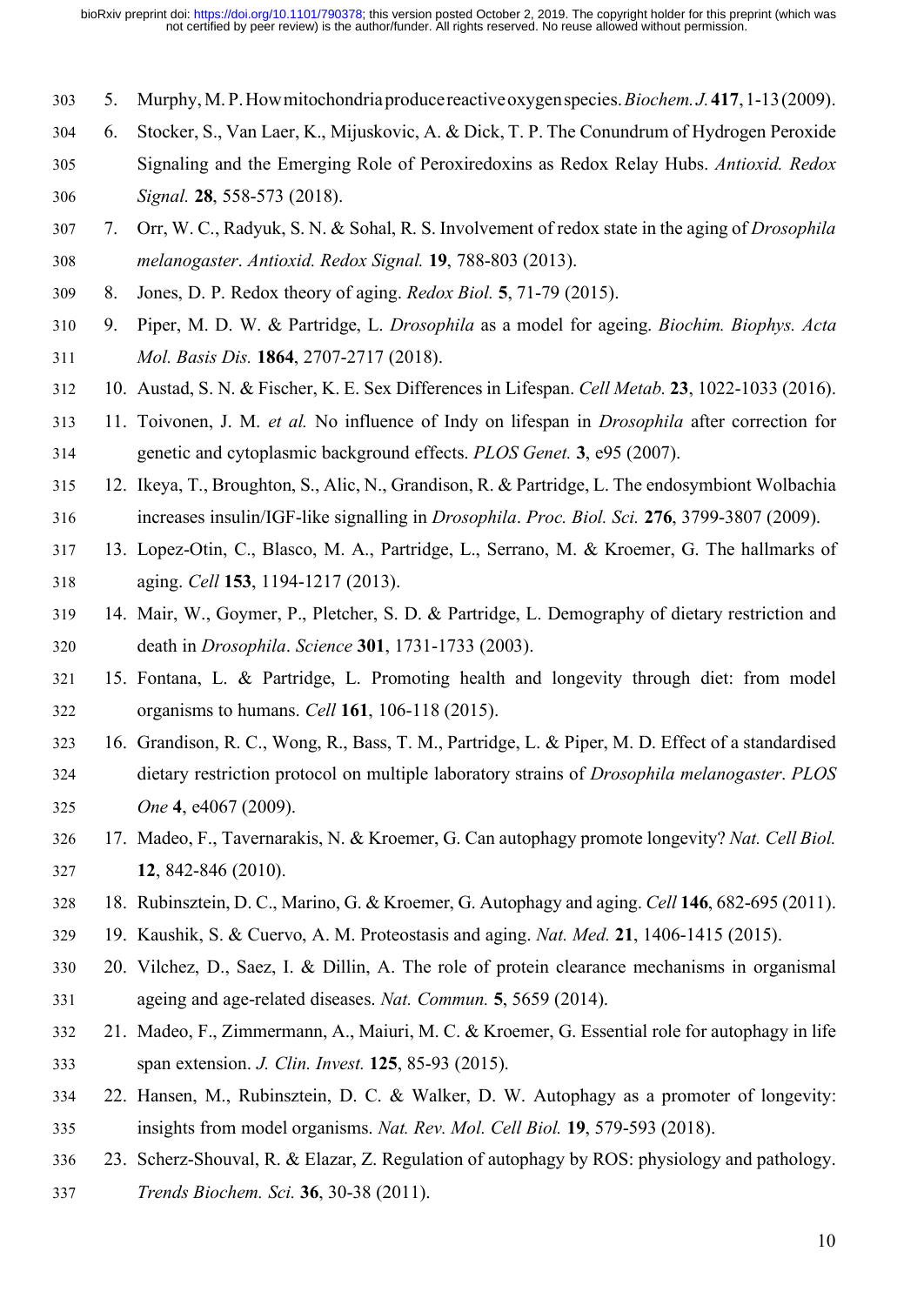- 24. Scott, R. C., Schuldiner, O. & Neufeld, T. P. Role and regulation of starvation-induced autophagy in the *Drosophila* fat body. *Dev. Cell* **7**, 167-178 (2004).
- 25. Kang, C., You, Y. J. & Avery, L. Dual roles of autophagy in the survival of *Caenorhabditis elegans* during starvation. *Genes Dev.* **21**, 2161-2171 (2007).
- 26. Scherz-Shouval, R. *et al.* Reactive oxygen species are essential for autophagy and specifically regulate the activity of Atg4. *EMBO J.* **26**, 1749-1760 (2007).
- 27. Menger, K. E. *et al.* Fasting, but Not Aging, Dramatically Alters the Redox Status of Cysteine Residues on Proteins in *Drosophila melanogaster*. *Cell Rep.* **11**, 1856-1865 (2015).
- 28. Sykiotis, G. P. & Bohmann, D. Keap1/Nrf2 signaling regulates oxidative stress tolerance and lifespan in *Drosophila*. *Dev. Cell* **14**, 76-85 (2008).
- 29. Orr, W. C. & Sohal, R. S. The effects of catalase gene overexpression on life span and resistance to oxidative stress in transgenic *Drosophila melanogaster*. *Arch. Biochem. Biophys.* **297**, 35-41 (1992).
- 30. Orr, W. C., Mockett, R. J., Benes, J. J. & Sohal, R. S. Effects of overexpression of copper-zinc and manganese superoxide dismutases, catalase, and thioredoxin reductase genes on longevity in *Drosophila melanogaster*. *J. Biol. Chem.* **278**, 26418-26422 (2003).
- 31. Doonan, R. *et al.* Against the oxidative damage theory of aging: superoxide dismutases protect against oxidative stress but have little or no effect on life span in Caenorhabditis elegans. *Genes Dev* **22**, 3236-3241 (2008).
- 32. Perez, V. I. *et al.* The overexpression of major antioxidant enzymes does not extend the lifespan of mice. *Aging Cell* **8**, 73-75 (2009).
- 33. Gems, D. & Doonan, R. Antioxidant defense and aging in *C. elegans*: is the oxidative damage theory of aging wrong? *Cell Cycle* **8**, 1681-1687 (2009).
- 34. Filomeni, G., De Zio, D. & Cecconi, F. Oxidative stress and autophagy: the clash between damage and metabolic needs. *Cell Death Differ.* **22**, 377-388 (2015).
- 35. Toth, M. L. *et al.* Longevity pathways converge on autophagy genes to regulate life span in *Caenorhabditis elegans*. *Autophagy* **4**, 330-338 (2008).
- 36. Bjedov, I. *et al.* Mechanisms of life span extension by rapamycin in the fruit fly *Drosophila melanogaster*. *Cell Metab.* **11**, 35-46 (2010).
- 37. Simonsen, A. *et al.* Promoting basal levels of autophagy in the nervous system enhances longevity and oxidant resistance in adult *Drosophila*. *Autophagy* **4**, 176-184 (2008).
- 38. Lapierre, L. R. *et al.* The TFEB orthologue HLH-30 regulates autophagy and modulates longevity in *Caenorhabditis elegans*. *Nat. Commun.* **4**, 2267 (2013).
- 39. Pyo, J. O. *et al.* Overexpression of Atg5 in mice activates autophagy and extends lifespan. *Nat. Commun.* **4**, 2300 (2013).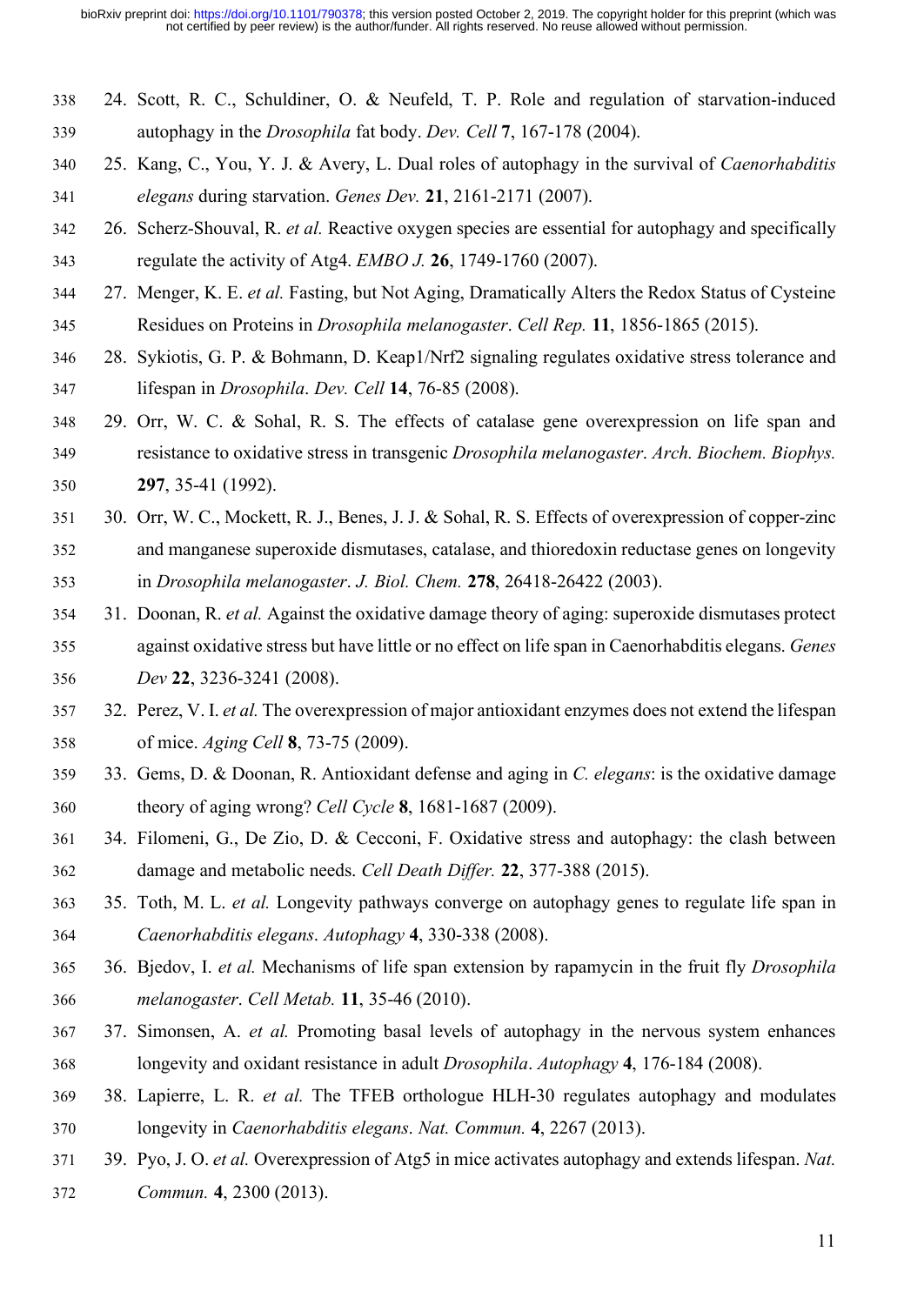- 40. Frudd, K., Burgoyne, T. & Burgoyne, J. R. Oxidation of Atg3 and Atg7 mediates inhibition of autophagy. *Nat. Commun.* **9**, 95 (2018).
- 41. Bass, T. M. *et al.* Optimization of dietary restriction protocols in *Drosophila*. *J. Gerontol. A Biol. Sci. Med. Sci.* **62**, 1071-1081 (2007).
- 42. Kerr, F. *et al.* Direct Keap1-Nrf2 disruption as a potential therapeutic target for Alzheimer's disease. *PLOS Genet.* **13**, e1006593 (2017).
- 43. Rogers, I. *et al.* Ageing increases vulnerability to Aß42 toxicity in *Drosophila*. *PLOS One* **7**, e40569 (2012).
- 44. Cochemé, H. M. *et al.* Using the mitochondria-targeted ratiometric mass spectrometry probe MitoB to measure H2O2 in living *Drosophila*. *Nat. Protoc.* **7**, 946-958 (2012).
- 45. Barth, J. M., Szabad, J., Hafen, E. & Kohler, K. Autophagy in *Drosophila* ovaries is induced by starvation and is required for oogenesis. *Cell Death Differ.* **18**, 915-924 (2011).
- 46. Castillo-Quan, J. I. *et al.* Lithium Promotes Longevity through GSK3/NRF2-Dependent Hormesis. *Cell Rep.* **15**, 638-650 (2016).
- 

#### **Acknowledgements**

- This work was funded by the BBSRC, Wellcome Trust and Max Planck Society to LP. HMC is supported by the Medical Research Council UK (MC-A654-5QB90). Work in the MPM lab is supported by the Medical Research Council UK (MC-U105663142) and by a Wellcome Trust Investigator Award (110159/Z/15/Z). We are grateful to Pirrko Salmiheimo and Mumtaz Ahmad for help with preparation of fly media, Jigna Patel for early technical support, and Mike Harbour and Ian Fearnley for assistance with redox proteomics. We thank members of the Partridge and Cochemé labs for helpful discussions. We acknowledge the Bloomington *Drosophila* Stock Center and the Vienna *Drosophila* Resource Center (VRDC) for fly strains, and the BACPAC Resource Center for BAC clones.
- 

#### **Author contributions**

 Conceived the project: HMC and LP. Performed experiments: HMC, IB, FC, JICQ and CL. Provided technical support: AF, MB and JA. Generated the CRISPR mutants: SG. Conducted and analysed the redox proteomics: KEM and AMJ. Directed the work: HMC, MPM and LP. Wrote the manuscript: HMC, MPM and LP, with input from all the authors.

#### **Competing interests**

The authors declare no competing interests.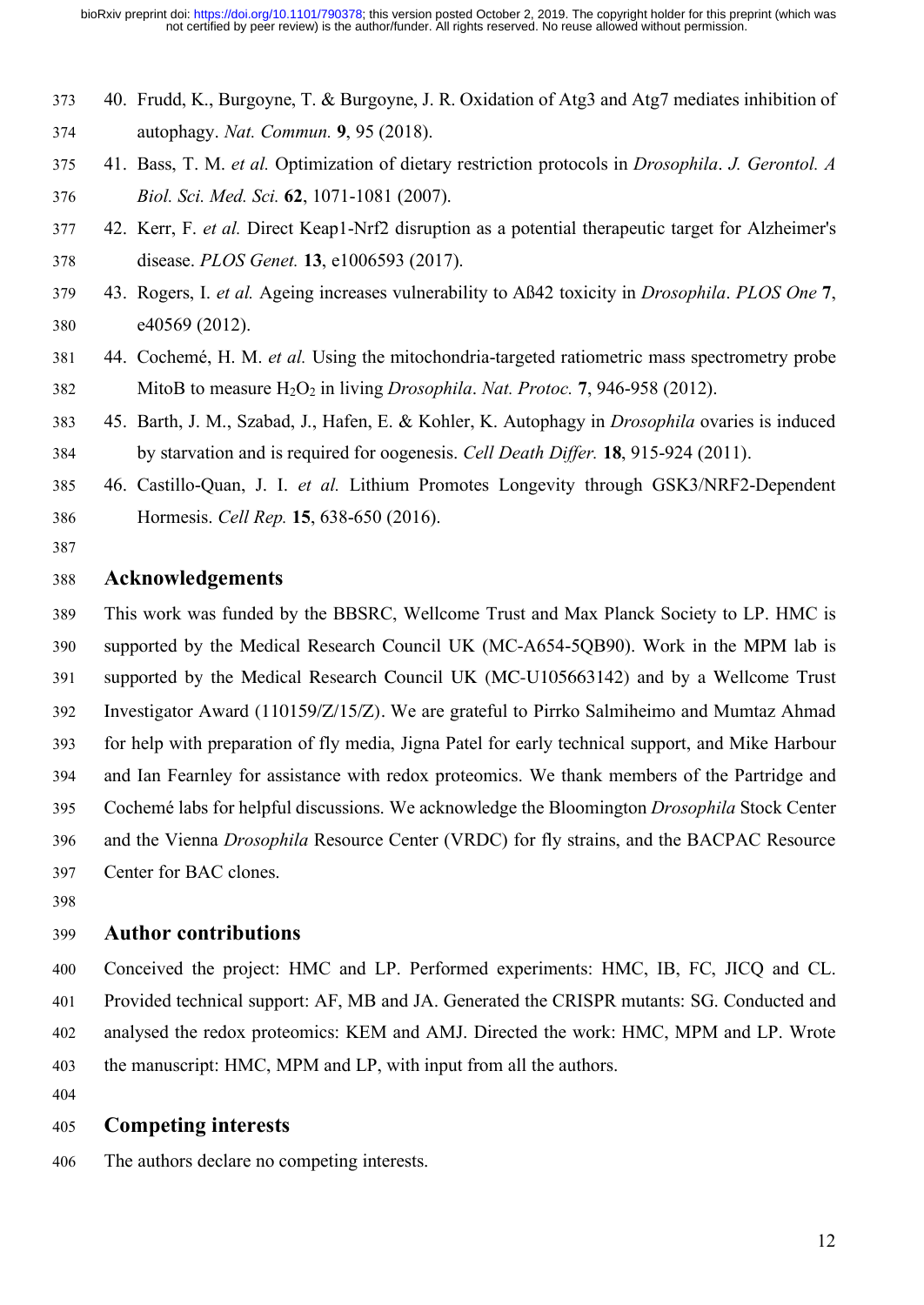#### **Figure legends**

 **Fig. 1 | Ubiquitous catalase over-expression extends lifespan in flies, independently of oxidative stress resistance. a***,* Constitutive, ubiquitous catalase over-expression (da-GAL4>UAScat) extended the survival of female flies in a *wDah* (*white Dahomey*) WT background relative to the 411 UAS-cat/+  $(p=5.7x10^{-7})$  and da-GAL4/+  $(p=3.3x10^{-6})$  controls. The control lines were not significantly different from each other (p=0.7504). No effect was observed in males (p>0.05 for all comparisons). Lifespans were performed with n=200 flies per condition. **b,** Inducible catalase over- expression from early adulthood (d2) using the GeneSwitch system extended the lifespan of female 415 flies (da-GS>UAS-cat  $\pm$ RU, p=1.1x10<sup>-16</sup>). RU had no effect on the da-GS/+ control line (p=0.7161). Lifespans were performed with n=225-300 flies per condition. Inset: catalase over- expression assessed by Western blotting in whole d9 females (=d7 of RU induction), with actin as a loading control. **c,** Healthspan, inferred from climbing performance, was improved in catalase over-expressing females. Climbing was assayed on da-GS>UAS-cat females ±RU to control for effects of eye colour on this behaviour. Data are presented as box-and-whisker plots (min/max error bars) of n=5 replicates per condition, each with n=15 flies per sample, analysed by unpaired Student's t-test. **d,** Mortality trajectories of the da-GS>UAS-cat ±RU survival curves from (**b**), fitted with a linear regression trendline (dotted line). **e,** Late onset over-expression of catalase using the inducible GeneSwitch system from either middle-age (d28 and d42) and old-age (d56) extended 425 the lifespan of female flies ( $p=7.2x10^{-8}$ ,  $p=1.0x10^{-7}$  and  $p=1.4x10^{-3}$ , respectively against the -RU control). Lifespans were performed with n=270 flies per condition, and were plotted from point of RU induction relative to the remaining –RU control flies at that age (see Fig. S1g for the original 428 survival data). **f,** Catalase over-expressing flies were strongly resistant to exogenous  $H_2O_2$  stress relative to controls (da-GAL4>UAS-cat *v*. UAS-cat/+;  $p=5.0x10^{-61}$  females,  $p=3.2x10^{-33}$  males). 430 H<sub>2</sub>O<sub>2</sub> treatment (5% v/v in sucrose/agar medium) was initiated at d7, with n=105 males (n=75 for da-GS>UAS-cat) and n=120 females per condition. **g,** Catalase over-expressing flies were resistant to chronic dietary paraquat stress relative to control flies (da-GAL4>UAS-cat *v.* UAS-cat/+;  $p=6.93x10^{-31}$  females,  $p=7.99x10^{-16}$  males). Paraquat treatment (20 mM in SYA food) was initiated at d7, with n=100 flies per condition. **h,** Catalase over-expressing flies (da-GAL4>UAS-cat) were resistant to acute paraquat stress relative to controls (UAS-cat/+). d7 females were injected with 75 nL of 1 mg/mL paraquat in Ringers buffer (+PQ, n=150 flies) or mock injected with buffer alone (–PQ, n=120 flies). **i,** Catalase over-expressing flies were resistant to environmental hyperoxia 438 stress relative to controls (da-GAL4>UAS-cat *v*. UAS-cat/+; p=1.7x10<sup>-8</sup> females, p=8.1x10<sup>-3</sup> males). Incubation at 90% O2 was initiated at d7, with n=120 flies per condition (except n=90 for UAS-cat/+ females). All survival assays (**a**,**b**,**e**,**f**,**g**,**i**) were analysed by Log-Rank test (see Table S1 441 for full n numbers and p values).  $n/s$ ,  $p > 0.05$ ; \*,  $p < 0.05$ ; \*\*,  $p < 0.01$ ; \*\*\*,  $p < 0.001$ .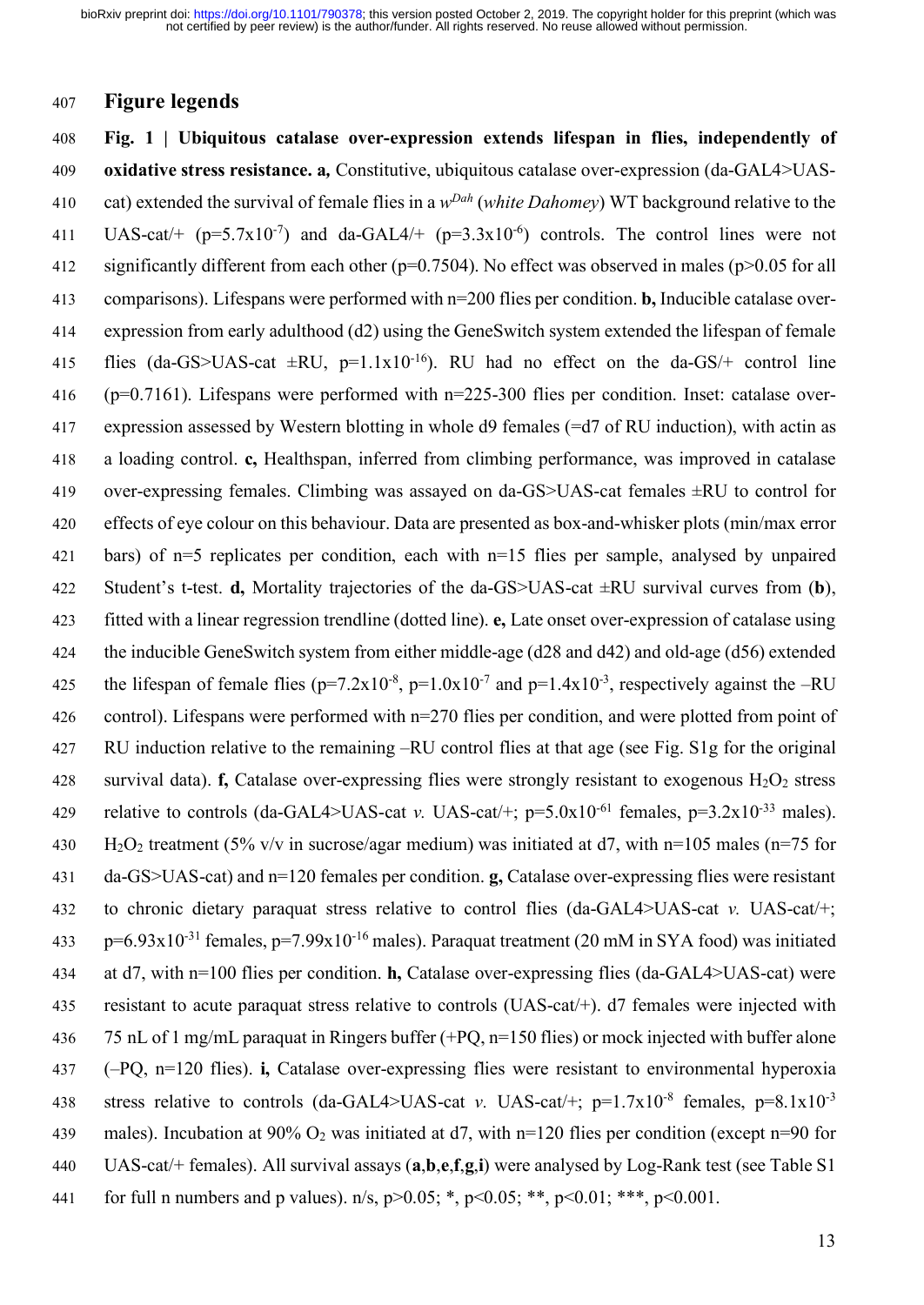**Fig. 2 | Catalase lifespan extension requires autophagy. a,** Catalase over-expressor (da- GAL4>UAS-cat) and control (UAS-cat/+) females displayed a normal response to dietary restriction (DR). Median lifespan is plotted against the yeast content of the diet, with 1x corresponding to standard SYA food. Data are the means ±range of 2 independent lifespan experiments, each set up with n=150-160 flies per genotype, analysed by two-way ANOVA (Fisher's LSD). **b,** Survival curve on 0.1x-fold yeast from (**a**). The catalase over-expressor females (da-GAL4>UAS-cat) were longer-lived than controls (UAS-cat/+) under low yeast nutritional conditions (p=3.6x10-10 , n=160 flies per genotype). **c,** Catalase over-expressor females (da- GAL4>UAS-cat) were sensitive to starvation stress relative to UAS-cat/+ and da-GAL4/+ controls 451 ( $p=5.6x10^{-5}$  and  $p=7.6x10^{-7}$ , respectively). No difference was observed in males ( $p>0.05$  for all comparisons). Assays were performed at d7 with n=120 flies per condition (except n=80 for UAS- cat/+ females). **d-e,** Triacylglyceride (TAG, **d**) and glycogen (**e**) levels in whole females assayed at d7 (t=0) and depletion in response to starvation treatment. Data are presented as box-and-whisker plots (min/max error bars) of n=4-6 replicates per genotype, each with n=5 females per sample, analysed by unpaired Student's t-test (p>0.05). **f,** Catalase over-expressor females (da- GAL4>UAS-cat) displayed enhanced autophagy induction compared to UAS-cat/+ controls at d7, 458 assessed by Western blotting against Atg8, normalised to actin. Data are means  $\pm SD$  of n=6 biological replicates, each with n=10 abdomens per sample, analysed by paired Student's t-test (\*, p<0.05). Right, typical bands probed against Atg8 with actin as a loading control (see Fig. S4b for the full blot). **g,** Catalase over-expressor females (da-GAL4>UAS-cat) were sensitive to treatment with the autophagy inhibitor chloroquine (10 mM in sucrose/agar medium) relative to 463 UAS-cat/+ and da-GAL4/+ controls  $(p=2.6x10^{-5}$  and  $p=3.5x10^{-9}$ , respectively). Assays were performed at d7 with n=160 flies per condition. **h,** Global Atg5 knock-down did not decrease 465 lifespan in a WT background under control conditions (da-GS>UAS-Atg5RNAi  $\pm$ RU; p=0.4177). Lifespan assays were performed on n=225-240 females. **i,** Lifespan extension upon catalase over-467 expression (da-GS>UAS-cat  $\pm \text{RU}$ ; p=7.2x10<sup>-15</sup>) was abolished in an autophagy-deficient background (da-GS>UAS-cat+UAS-Atg5RNAi ±RU; p=0.1701). Survival assays (**b**,**c**,**g**,**h**,**i**) were 469 analysed by Log-Rank test (see Table S1 for full n numbers and p values).  $n/s$ ,  $p > 0.05$ ;  $\ast$ ,  $p < 0.05$ ; \*\*\*, p<0.001.

 **Fig. 3 | Catalase flies undergo an oxidising shift in global thiol redox state. a,** Scheme showing the dual function of Atg4 in autophagy: 1) initial redox-independent cleavage of Atg8, to expose a C-terminal glycine residue enabling lipidation by PE (phosphatidyl-ethanolamine) via the E1-like enzyme Atg7 and the E2-like enzyme Atg3. The conjugated Atg8-PE is involved in autophagosome elongation/closure; 2) redox-dependent de-lipidation of Atg8-PE, allowing interaction and fusion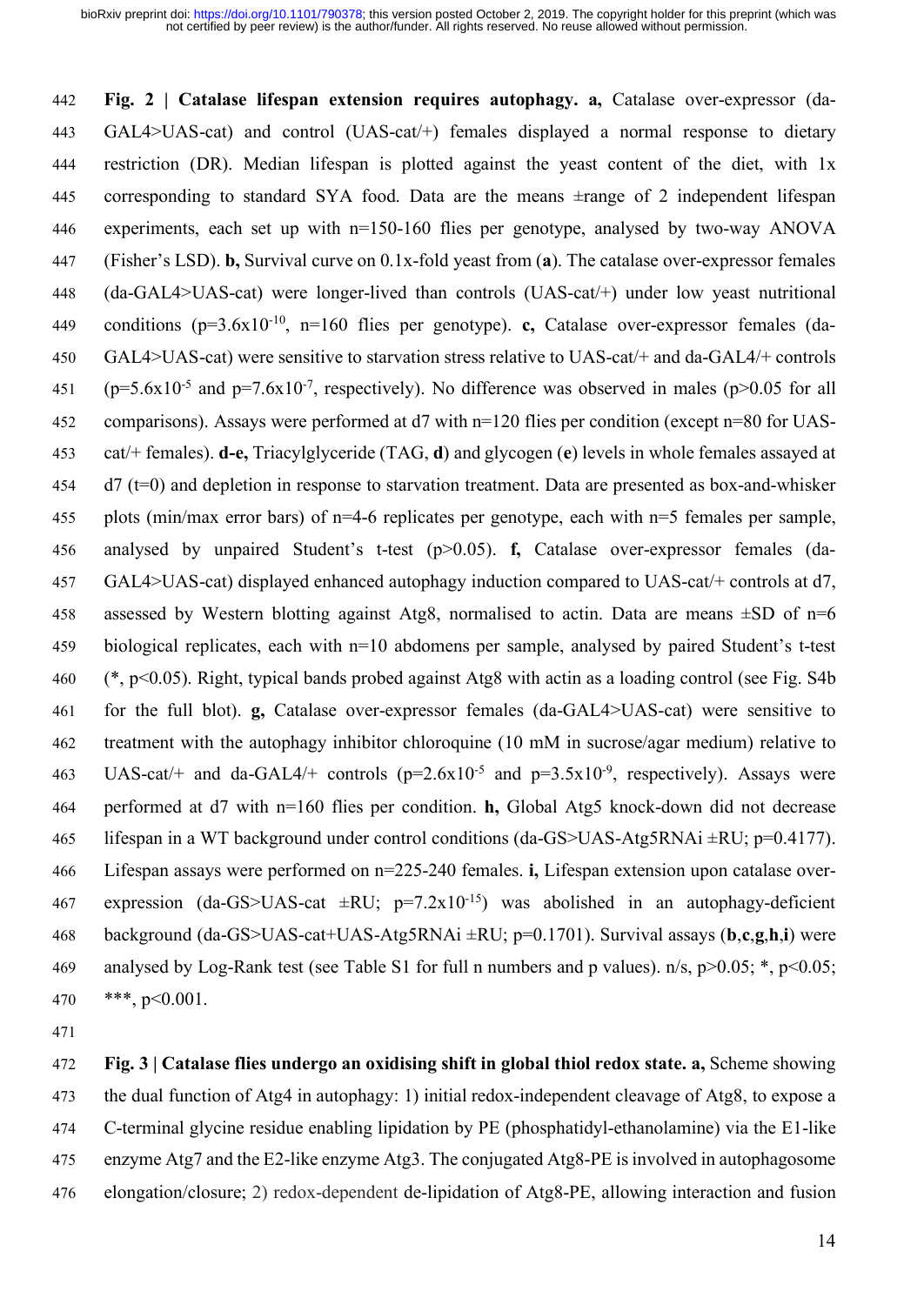of the autophagosome with the endosomal-lysosomal compartments, and recycling of cleaved Atg8. Oxidation of a redox-regulatory cysteine selectively inactivates the Atg8-PE de-conjugation activity of Atg4, promoting autophagosome biogenesis and therefore enhancing Atg4-mediated autophagy. **b,** Redox proteomic (OxICAT) analysis of d7, d28 and d56 catalase over-expressing females (da-GAL4>UAS-cat) compared to control (UAS-cat/+). Distribution of total cysteine residue oxidation levels, plotted as the proportion of the total number of peptides containing unique 483 cysteine residues in each 5% quantile of percentage oxidation. Data are means  $\pm$ SEM of n=5 biological replicates. **c-d,** Oxidation state of cysteine residues present, comparing control versus catalase over-expressor females at d7 (**c**) and d56 (**d**). Data points above the diagonal dotted line (slope=1) indicate cysteine residues more oxidised upon catalase up-regulation, with red symbols designating significance (p<0.05), assessed by unpaired two-tailed Student's t-test.

 **Fig. 4 | Redox regulation of autophagy via Atg4a Cys102 extends lifespan. a,** Multiple sequence alignment of the Atg4a protein from *Drosophila* with the mouse and human orthologues, showing the catalytic cysteine residue (Cys98 in *Drosophila*) and the redox-regulatory cysteine (Cys102 in *Drosophila*). See Fig. S4a for the full sequence. **b,** Autophagy levels assessed by Western blotting against Atg8. The induction of autophagy in response to catalase over-expression was maintained in Atg4a-WT flies, but abolished in the Atg4a-C102S mutant background. See Fig. S4b for the full blots. Quantification of Atg8 levels by densitometry, normalised to actin as a loading control. Data are means ±range of n=2 biological replicates, analysed by two-way ANOVA (Fisher LSD). **c-d,** Catalase over-expression extended lifespan in the Atg4a-WT control (**c**), but not in the redox- insensitive Atg4a-C102S knock-in background (**d**). Survival assays (**c**,**d**) were analysed by Log- Rank test (see Table S1 for full n numbers and p values). n/s, p>0.05; \*\*\*, p<0.001. **e,** Scheme illustrating the mechanism underlying the lifespan extension upon redox regulation of autophagy.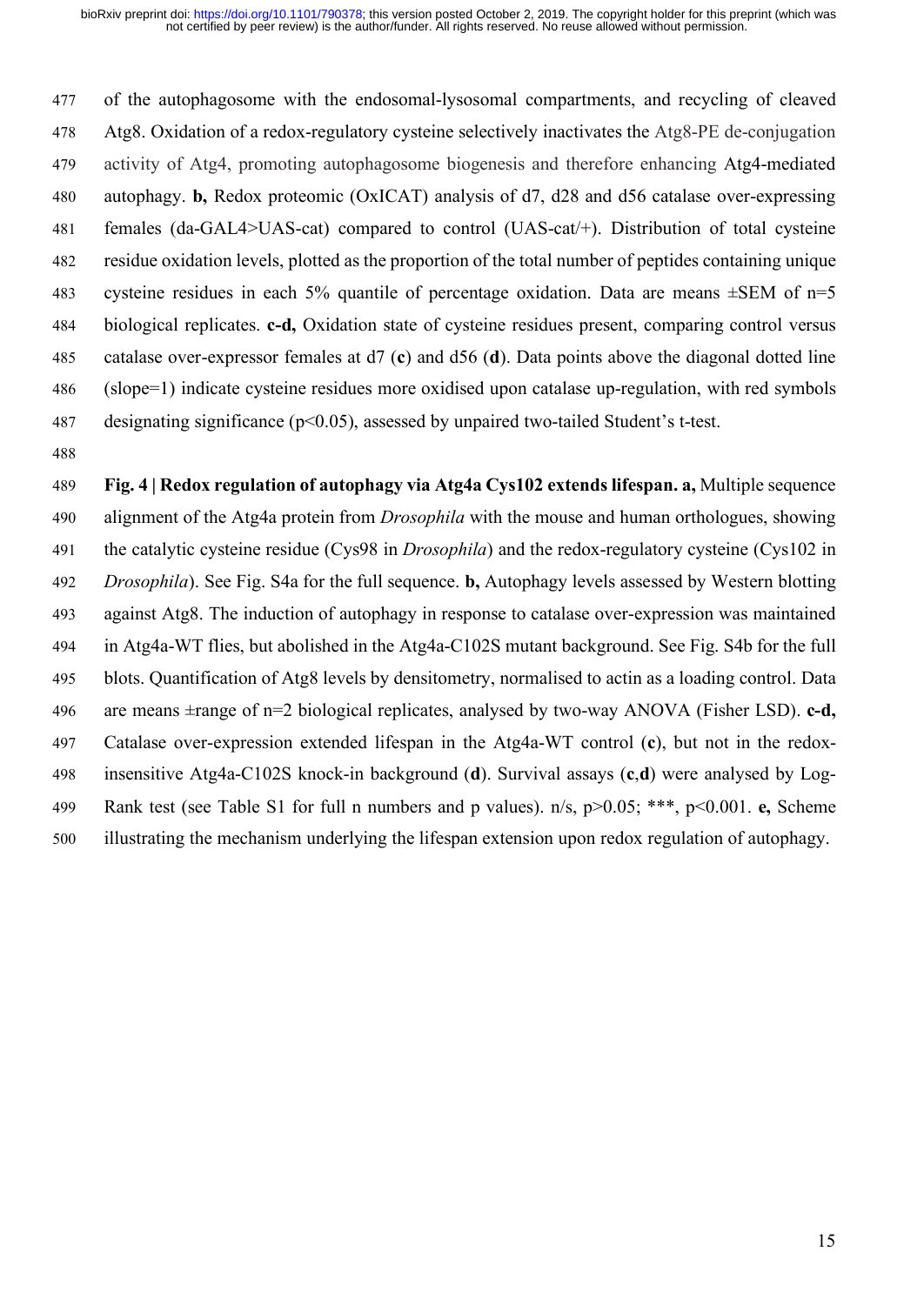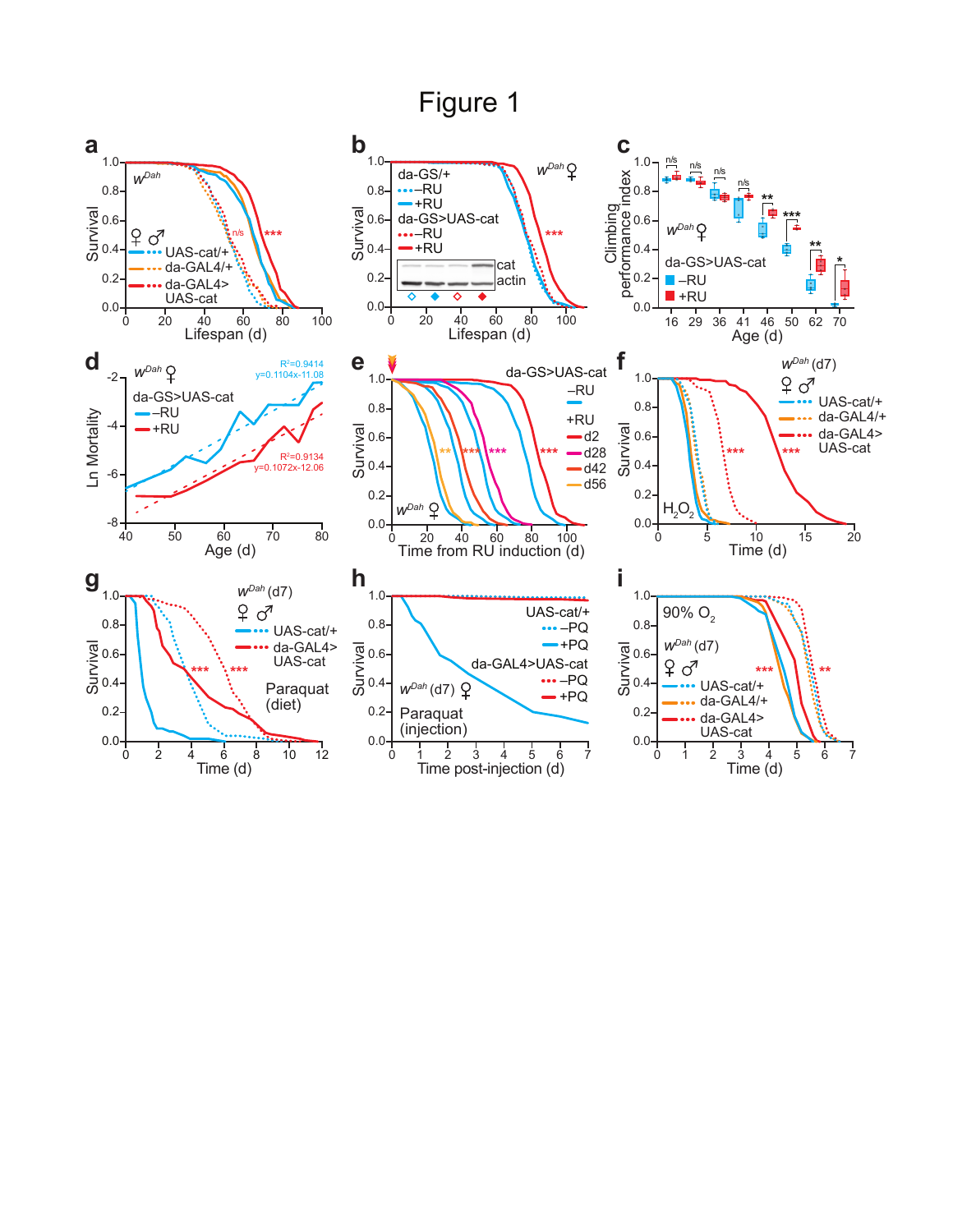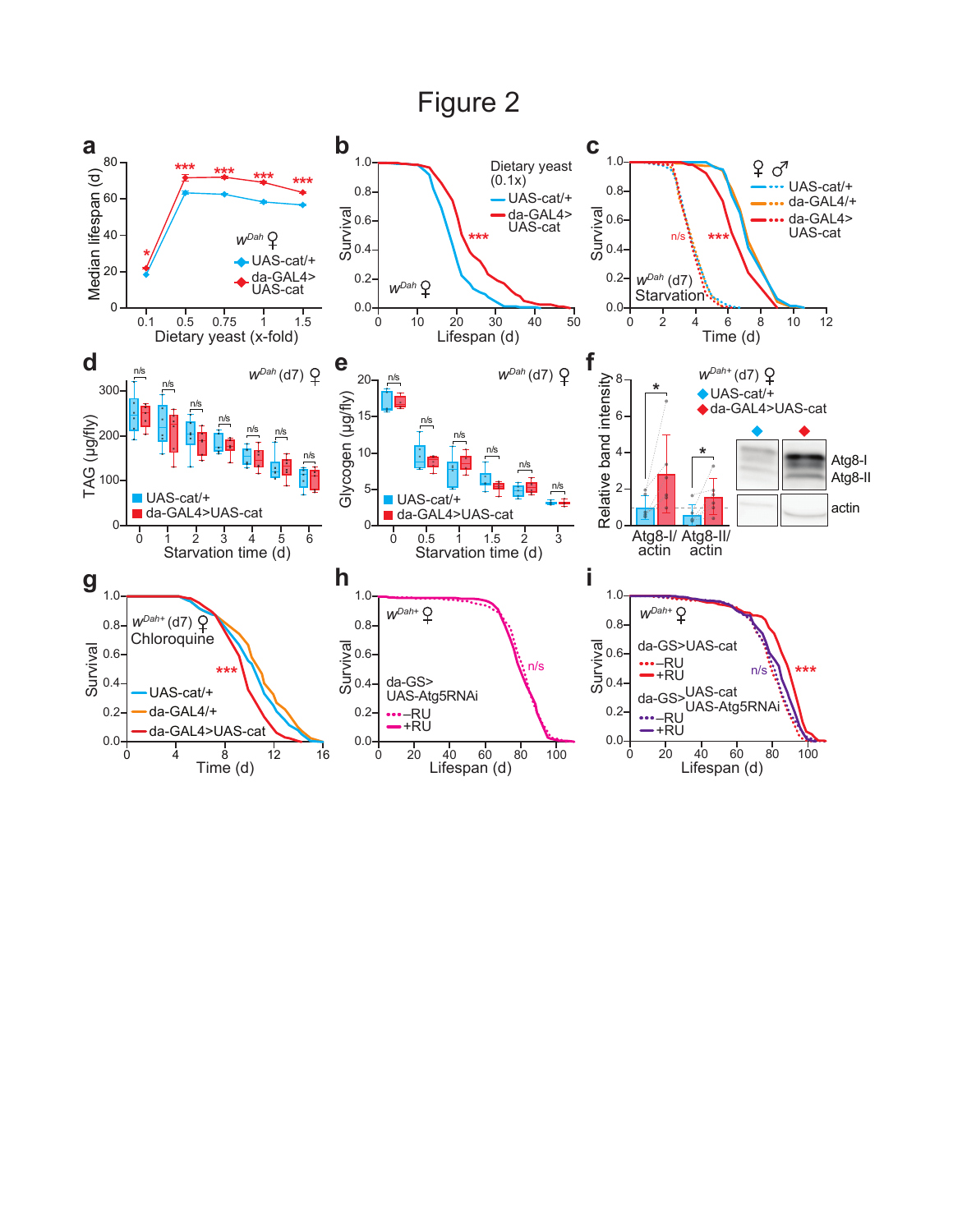# Figure 3